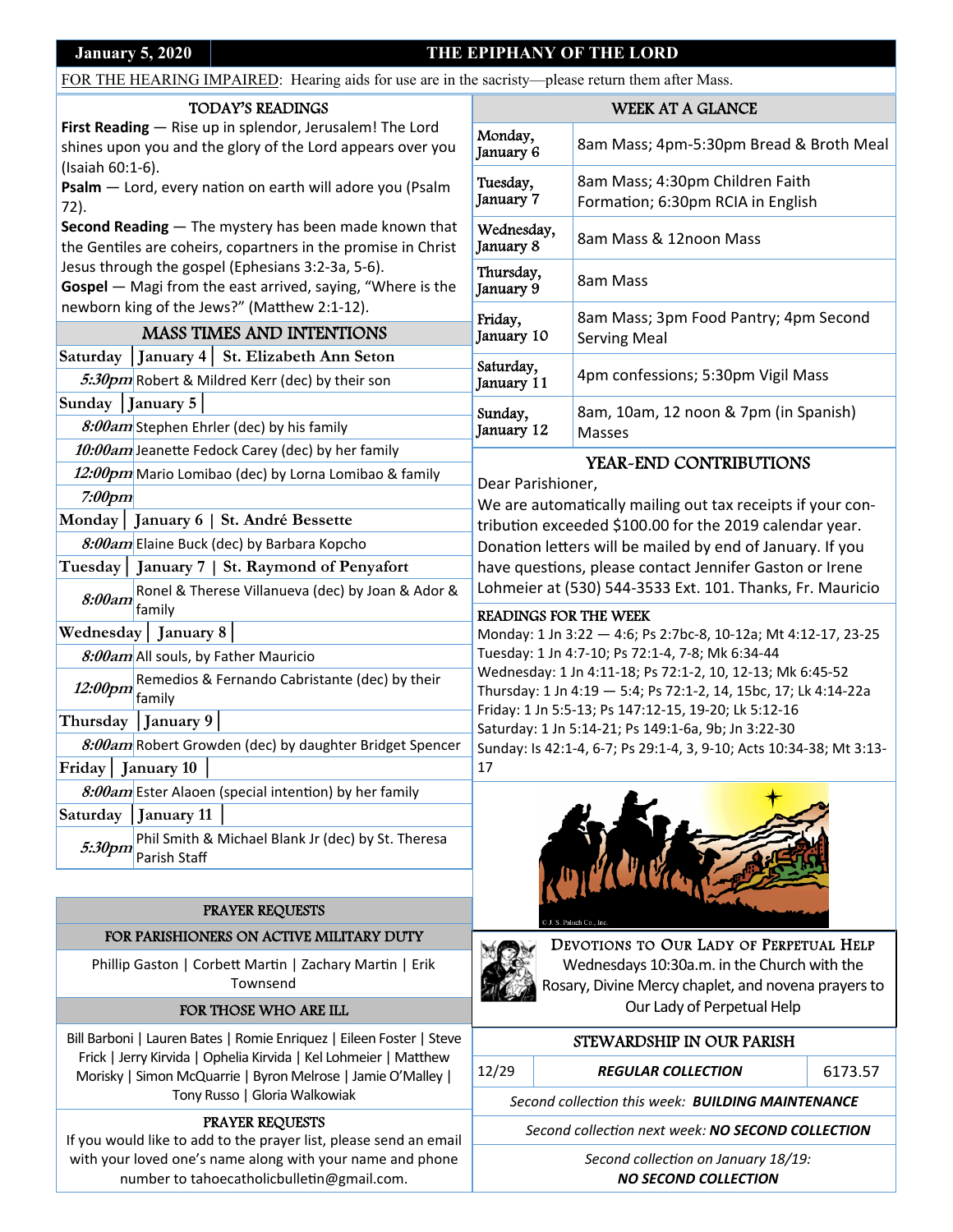

#### BAPTISMAL PREPARATION CLASSES

 *hƩp://www.tahoecatholic.com/bapƟsms* Call or visit the Religious Education Office 530.544.4788 Find the **2019 SCHEDULE**:

# RESPECT PREGNANT? NEED HELP?

 crisis pregnancy. We have a special concern We offer practical help to any women with a for you and your unborn child. For any help with a

troubled pregnancy, 544‐3533.

#### KNIGHT'S CORNER

 *Catholic Fellowship! We take our Faith seriously Men of the Parish are you looking for something more in your life? We do men's* 

*but.....Come join us for some fun and always a good time!* PANCAKE BREAKFAST - This weekend after the 8am and 10am Masses. It always taste's right when cooked by a Knight. Your help and support is always appreciated.

**Become a beƩer version of yourself. Become a knight!** Call Frank Dixon 530 318 1574

Get FORMED! **Free!** Sign up on your computer and/ or download the app. Go to FORMED.ORG . Use this Parish code: **QKK7X3** (All capital) or URL: sainttheresasouthlaketahoe.formed.org

## PROMOTING LIFE Life: An "Epiphany" of God

"Life is always a good. ... Why is life a good? This question is found everywhere in the Bible, and from the very first pages it receives a powerful and amazing answer. The life which God gives man is quite different from the life of all other living creatures, inasmuch as man, although formed from the dust of the earth (cf. Gen 2:7, 3:19; Job 34:15; Ps 103:14; 104:29), is a manifestation of God in the world, a sign of his presence, a trace of his glory (cf. Gen 1:26‐27; Ps 8:6). This is what Saint Irenaeus of Lyons wanted to emphasize in his celebrated definition: 'Man, living man, is the glory of God'. Man has been given a sublime dignity, based on the intimate bond which unites him to his Creator: in man there shines forth a reflection of God himself" (The Gospel of Life, n. 34).

*hƩps://www.priestsforlife.org/liturgy/liturgicalresource‐ cycles.aspx?id=87* 

## TASTE THE MOMENT TO THE FULL

Be sure to taste the moment to the full. The Lord always reveals himself to you where you are most fully present. In your prayer, try to present your anxieties, struggles, and fears to him, and let him show you the way to follow him. More important than anything else is to follow the Lord. The rest is secondary. If you follow him, you can follow him as a priest, as a lay minister, as a single person, or as a married person; but what really counts is that he is the center. *https://henrinouwen.org/meditation/taste-themoment‐to‐the‐full/* 

#### WHEN THE STAR FADES... "We observed His star at its rising..." —Matthew 2:2

In their homeland, the Magi saw a great star at its rising. Greatly impressed, they set out on their journey to follow the star to greet the newborn King to Whom they believed the star pointed. After they had traveled for a time, they could no longer see the star. They were past the point of no return, and were not sure where God was now leading them. But the Magi did not give up on God's leading; they did not quit and return back home. Instead, they did the reasonable thing; they consulted the nearby leader, King Herod of Israel. Though Herod harbored ill will, he unwittingly sent them to the right place, Bethlehem, when his advisors consulted the Hebrew Scriptures. As the Magi set out in blind faith for Bethlehem, suddenly the star re‐ appeared. It's no wonder the Magi "were overjoyed at seeing the star" (Mt 2:10). God's guidance for their journey had resumed.

Have you ever started on a journey of faith in response to the clear prompting of God? You commit yourself to the journey, burn your bridges behind you (see 1 Kgs 19:19‐ 21), and then it seems like God's divine guidance completely vanishes. This is a pattern that many have experienced in their lives of faith. This might be a test from God, "the Tester of our Hearts" (1 Thes 2:4). If you're in this situation, the Magi are a model for you. Persevere in trust, as they did, and believe that God will guide you at the proper time. "Walk by faith, not by sight" (2 Cor 5:7). "Commit to the Lord your way; trust in Him, and He will act" (Ps 37:5).

*Prayer: Jesus, like the Magi, I give You the gift of my life. I will follow You wherever You lead. "In my life, Lord, be glorified."* 

*Promise: "In Christ Jesus the GenƟles are now co‐heirs with the Jews, members of the same body." —Eph 3:6 Praise: "The Epiphany is the manifestaƟon of Jesus as Messiah of Israel, Son of God and Savior of the world" (see Catechism of the Catholic Church, 528). Alleluia!* 

*hƩps://www.presentaƟonministries.com/obob/obob.asp? lang=en&d=1/5/2020* 

#### LIGHT OF THE WORLD

Epiphany can be understood as an extension of the Nativity of the Lord that we celebrate on December 25. While at Christmas we celebrate Jesus' coming as the long‐awaited king and Messiah of the Jewish people, on Epiphany we celebrate the revelation that Jesus is the Savior and Light of all nations-Jews, Gentiles, and all people.

The star shines so brightly that it attracts magi who come from far distant countries to worship Jesus. They are not Jews, yet they are drawn to the Light of the world. The letter to the Ephesians reveals that the Light of the world was for the Gentiles as well as the Jews-Christ gathers all people into the light of his love. The reading from Isaiah also describes a gathering of diverse peoples, but this time it is to the light that emanates from the people of God. *Copyright © J. S. Paluch Co.*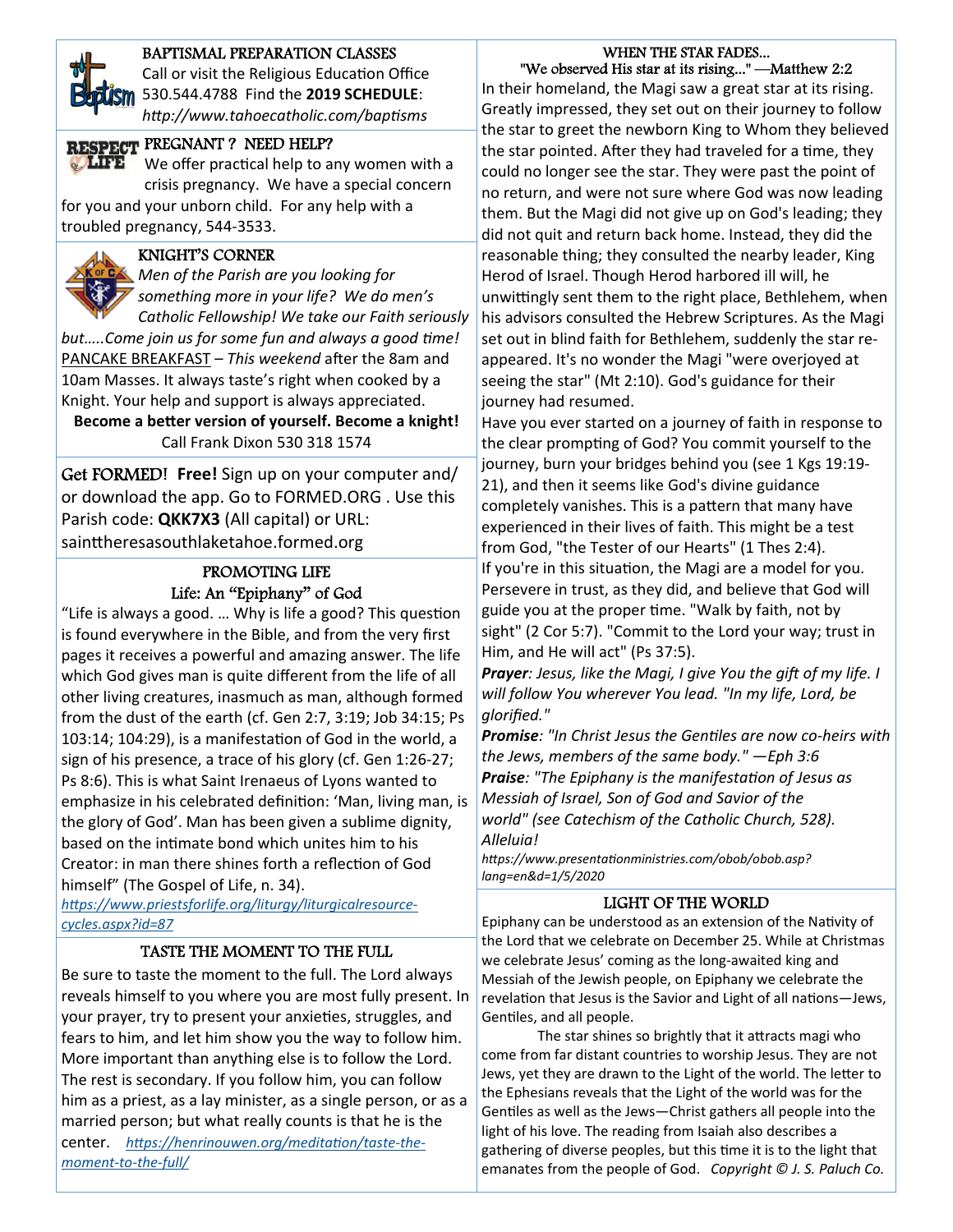# REFLECTIONS

#### THE POPE'S PRAYER INTENTIONS FOR 2020

https://www.popesprayer.va/wp-content/uploads/2019/02/THE-HOLY-FATHERS-PRAYER-INTENTIONS-2020-ENG2.pdf JANUARY | Prayer intention for evangelisation - Promotion of World Peace

*We pray that Christians, followers of other religions, and all people of goodwill may promote peace and justice in the world.* 

## WHAT'S THE SMOKE FOR?

## Dear Johan,

## When did we start referring to Three Kings' Day as Epiphany? I prefer Three Kings' Day. It's easier and it tells us what it is.

Gentle Reader,

Three Kings' Day may be easier but that does not make it correct. Let me reverse the question. When did we start referring to Epiphany as Three Kings' Day?

Today the Christmas season is punctuated by a number of liturgical celebrations, in chronological succession:

- the feast of the Holy Family on the Sunday between Christmas and New Year's, unless January 1 falls on a Sunday when it is celebrated on December 30;
- the solemnity of the Mother of God on January 1;
- the solemnity of the Epiphany, though originally celebrated on January 6, now mostly observed on the Sunday between January 2 and 8;
- and the feast of the Baptism of the Lord celebrated on the Sunday after Epiphany, unless Epiphany falls on January 7 or 8 when the feast of the Baptism of the Lord is celebrated the next day.

The most ancient of all these is the solemnity of the Epiphany with written evidence dating back to the end of the second century. By contrast the earliest known reference to the celebration of Christmas on December 25 is no older than 354 AD.

The word epiphany is the English transliteration of the Greek *epiphaneia*, meaning appearance, revelation, and manifestation. The feast of the Epiphany is thus the feast of the revelation of Jesus as the Son of God. It was also known as the theophany, *theophaneia* in Greek, meaning the revelation or appearance of God.

The original feast of the Epiphany celebrated the four major epiphanic moments in the life of Jesus all bundled in one:

The first epiphany is the announcement to the shepherds, which we now celebrate on Christmas.

- The second is the revelation of Jesus as God to the magi, which is currently celebrated on Epiphany in the churches of the West. Thus your title of Three Kings' Day for this feast.
- The third is the revelation of Jesus as God during his baptism, which is now celebrated on the feast of the Baptism of the Lord.
- The fourth major revelation is Jesus' first miracle during the wedding feast at Cana when he changed water into wine. Though not accorded its own feast, the reading recounting this event is now read on the Sunday after the Baptism of the Lord during Year C, thus in close proximity to the other three celebrations.

The main theological reason why these epiphanic moments are now spread out over several celebrations is due to the importance of each one of them in its own right. The goal of each celebration is twofold: first, we celebrate each epiphany so we come to know God better, and second, we celebrate each epiphany so we may in turn lead lives that reveal God to the world.

Oh, and by the way, there is absolutely no evidence that the magi or wise men were kings. They were more likely astrologers.

 $©$  2015 Order of Saint Benedict, Collegeville, Minnesota. Excerpted from What's the Smoke For? And Other Burning Questions about the Liturgy by *Johan van Parys © 2014 Order of Saint Benedict, published by Liturgical Press, www.litpress.org. Used by permission.* 

## SHIFT YOUR POINT OF GRAVITY

Jesus' response to our worry-filled lives is quite different. He asks us to shift the point of gravity, to relocate the center of our attention, to change our priorities. Jesus wants us to move from the "many things" to the "one necessary thing." It is important for us to realize that Jesus in no way wants us to leave our many-faceted world. Rather, he wants us to live in it, but firmly rooted in the center of all things. Jesus does not speak about a change of activities, a change of contacts, or even a change of pace. He speaks about a change of heart. This change of heart makes everything different, even while everything appears to remain the same. This is the meaning of "Set your hearts on his kingdom first . . . and all these other things will be given you as well." What counts is where our hearts are. When we worry, we have our hearts in the wrong place. Jesus asks us to move our hearts to the center, where all other things fall into place.

*https://henrinouwen.org/meditation/shift-your-point-of-gravity/*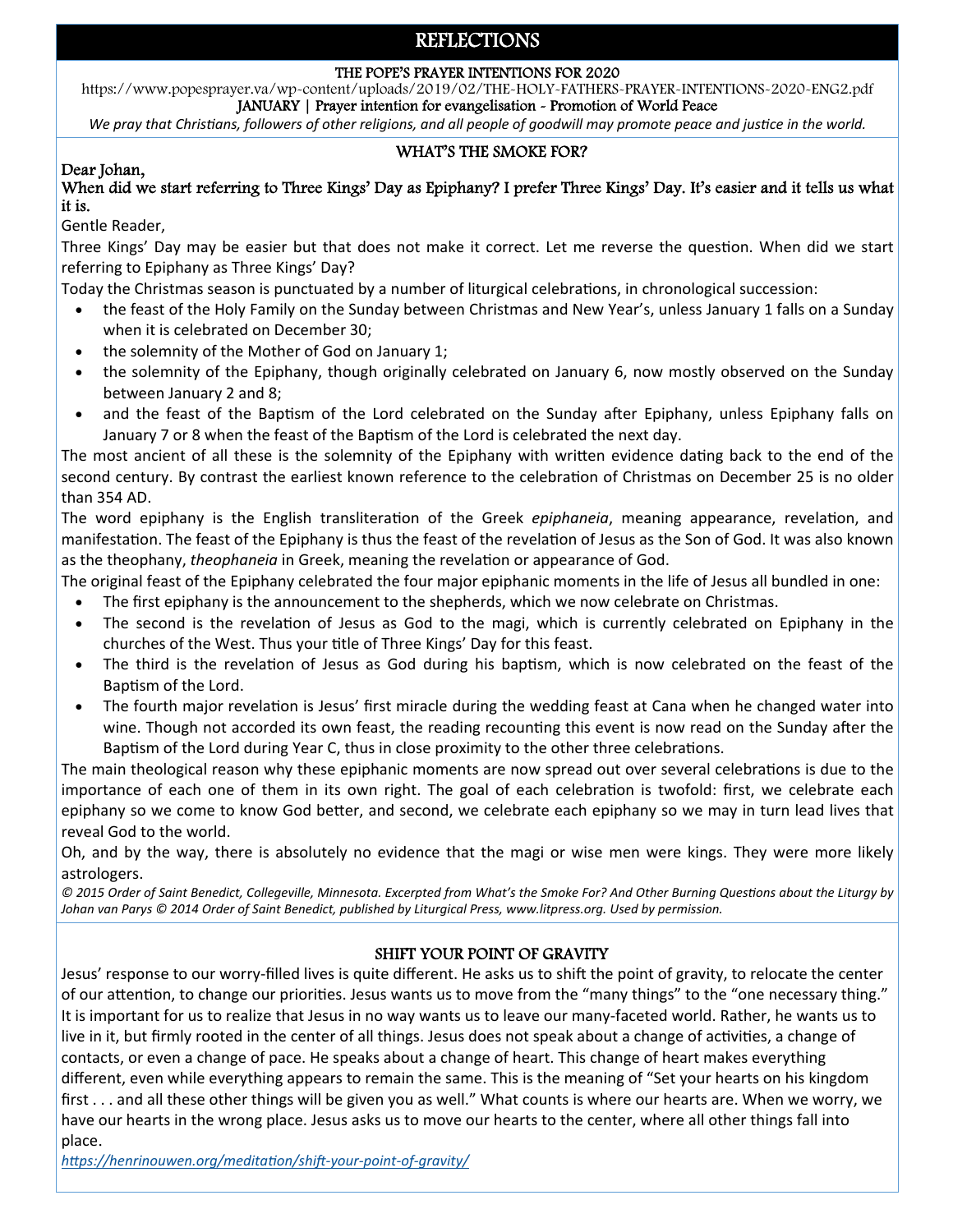# CALENDAR OF EVENTS

# BOOK STUDY | The next meeting for our book study is on Tuesday, January 21 at 9am

**Catching Fire, Becoming Flame: A Guide for Spiritual TransformaƟon by Fr. Albert Haase, OFM IF YOU WANT TO BE PART OF THIS STUDY, PLEASE BUY YOUR BOOK.**

# FLU SEASON AND THE SUSPENSION OF THE CUP AND OTHER PRECAUTIONS

The flu season has come early this year. The California Department of Public Health (CDPH) reports that the incidence of flu and flu-like illnesses is "widespread" and has reached a level requiring that we enact preventive measures to mitigate the possibility of infection at Mass. In order to protect the health and well-being of everyone, Bishop Soto has issued the following directives:

- The use of the Communion cup is suspended temporarily.
- Receive the Body of Christ in the hand (although receiving on the tongue is permitted)
- Do not shake hands. Offer the sign of Peace to those around you with a simple nod, saying "peace be with you."
- Do not hold hands during the Our Father.

The obligation to attend Mass on Sunday and other Holy Days does not apply to those who are sick. If you are sick, stay home and take of yourself. Thank you for your patience and understanding during this time. And pray for those who are sick. The administration of Holy Communion in both kinds will resume as soon as the Bishop deems it safe and prudent to do so.

# JANUARY 22, DAY OF PRAYER FOR THE LEGAL PROTECTION OF UNBORN CHILDREN

The 8am & 12noon Masses on Wednesday, January 22 will be for "Giving Thanks to God for the Gift of Human Life" January 22, 2020 marks the 47th anniversary of the lamentable 1973 U.S. Supreme Court Decision, Roe v. Wade. In the Diocese of Sacramento, January 22 is designated as a Diocesan Day of Reparation. All are asked to observe this Day of Reparation through fasting, prayer, penance and works of mercy.

ASH WEDNESDAY | February 26 Masses: 8am, 12noon, 6:00pm & 7:30pm (Spanish)



CRAB DINNER Saturday February 8, 2020

#### 16TH ANNUAL WALK FOR LIFE WEST COAST Saturday January 25, 2020 11:00 AM–3:30 PM

We'd like to invite you and your families and friends to join us in beautiful San Francisco

for the 16th Annual Walk for Life West Coast.

*Schedule:* | Rally: 12:30 to 1:30PM | Walk: 1:30PM



# Saturday, February 15, 2020 | 11:00am Mass with Bishop Jaime Soto

*Where*: Cathedral of the Blessed Sacrament | 1017 11th Street, Sacramento, CA 95814

Join us as we honor marriage and salute the beauty of faithfulness, sacrifice and joy in married life. During this Mass, there will be a special blessing for sacramentally married couples and an opportunity for them to renew their marital commitment. An informal reception will follow for couples and their families. Special certificates will be distributed at the reception honoring couples celebrating milestone anniversaries (10, 25, 30, 35, 40, 45, 50, 50+).

If you plan to attend, please register at: *www.scd.org/wmd* 

If you have questions, call the Office of Family and Faith Formation at (916) 733-0133

# ALL IS CLOTHED IN DIVINE LIGHT

God exists, and the meaning of all that I am depends totally on that knowledge. I wonder constantly if I am genuinely allowing my life to be determined by that truth. Maybe part of my reason for hesitating to embrace this truth fully is that it challenges me to give up all control over my life and to let God be God, my God, the God of my neighbor, and the God of all creation. But I also realize that as long as I do not "do" this, my life is an illusion and most of my energy is spoiled in trying to keep that illusion going.

Does all this mean that my thoughts, plans, projects, and ideas no longer matter? That conclusion has been drawn by people who used the spiritual life as a way to manipulate others, and that conclusion has led, sadly enough, to false views on asceticism, obedience, surrender to God's will, and certain forms of self-denial. The converted person does not say that nothing matters anymore, but that everything that is happens in God and that he is the dwelling place where we come to know the true order of things. Instead of saying: "Nothing matters anymore, since I know that God exists," the converted person says: "All is now clothed in divine light and, therefore, nothing can be unimportant." *hƩps://henrinouwen.org/meditaƟon/all‐is‐clothed‐in‐divine‐light/*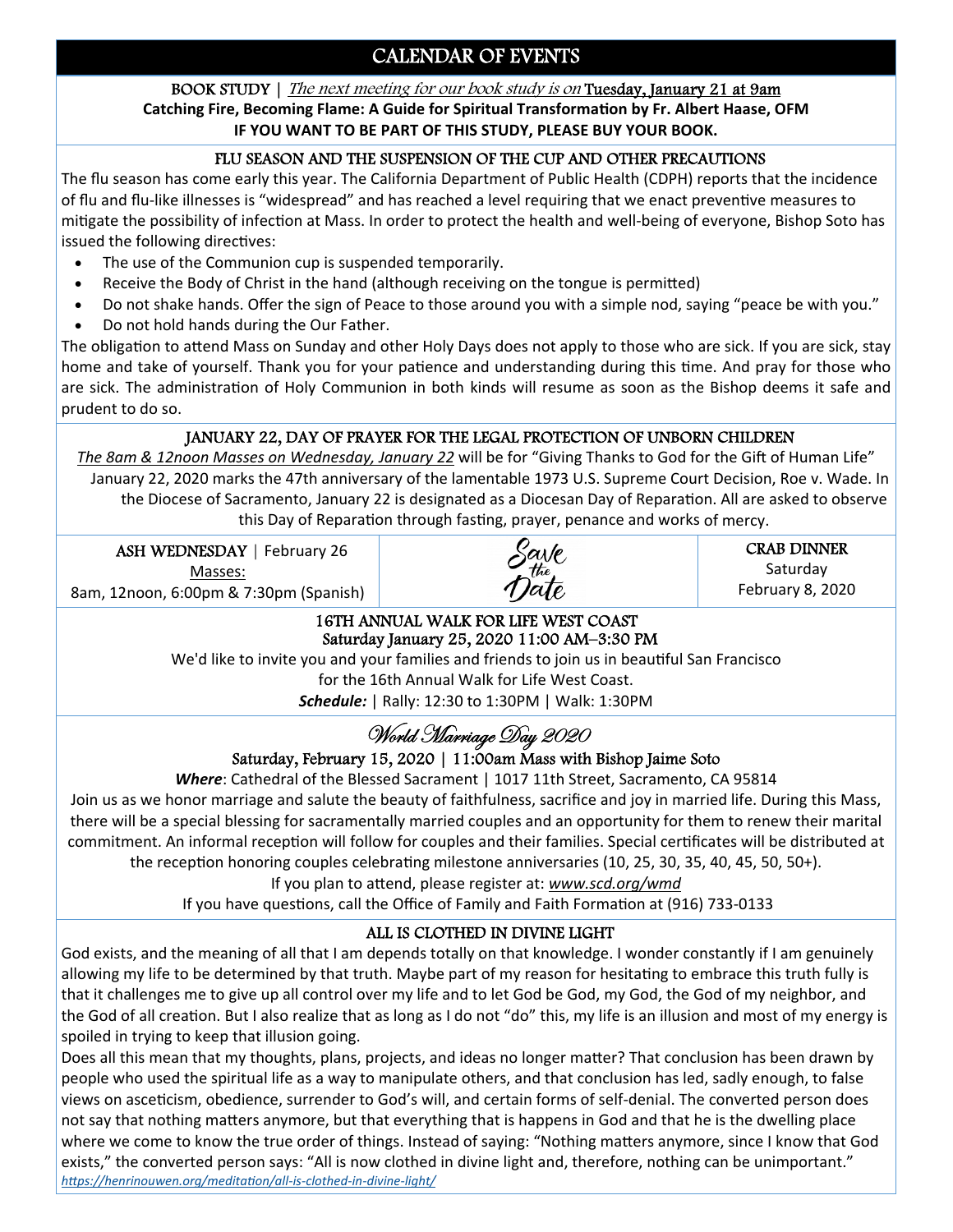# **5 DE ENERO DE 2020 | LA EPIFANÍA DEL SEÑOR**

PARA PROBLEMAS DE ESCUCHA: hay audífonos disponibles en la sacristía. Favor de devolverlos después de Misa.

¡Bienvenidos a todos! Nos reunimos con Jesús. Cristo es quién nos invita al banquete celestial. Qué esta liturgia les traiga paz. Si están visitando nuestra iglesia por la primera vez, ójala que se sienten como en familia, una parte de la familia mundial del Señor. Les damos la bienvenida cordialmente y celebramos y contemplamos el misterio de la Eucaristía y rezamos que su viaje a su casa será seguro y que regresen pronto.

| <b>LECTURAS DE HOY</b>                                   |                                                                    |         | LECTURAS DE LA SEMANA                                                                                                                                                                                                                                                                                                                     |
|----------------------------------------------------------|--------------------------------------------------------------------|---------|-------------------------------------------------------------------------------------------------------------------------------------------------------------------------------------------------------------------------------------------------------------------------------------------------------------------------------------------|
| Primera lectura - ¡Levántate y brilla, Jerusalén! La     |                                                                    |         | Lunes: 1 Jn 3:22 - 4:6; Sal 2:7bc-8, 10-12a; Mt 4:12-17, 23-                                                                                                                                                                                                                                                                              |
|                                                          | gloria del Señor amaneció sobre ti (Isaías 60:1-6).                |         | 25                                                                                                                                                                                                                                                                                                                                        |
| Salmo - Que te adoren, Señor, todos los pueblos          |                                                                    |         | Martes: 1 Jn 4:7-10; Sal 72 (71):1-4, 7-8; Mc 6:34-44                                                                                                                                                                                                                                                                                     |
| (Salmo 72 [71]).                                         |                                                                    |         | Miércoles: 1 Jn 4:11-18; Sal 72 (71):1-2, 10, 12-13; Mc 6:45-                                                                                                                                                                                                                                                                             |
|                                                          | Segunda lectura - El misterio de que los gentiles                  |         | 52                                                                                                                                                                                                                                                                                                                                        |
| son coherederos, socios en la promesa en Jesucristo,     |                                                                    |         | Jueves: 1 Jn 4:19 - 5:4; Sal 72 (71):1-2, 14, 15bc, 17; Lc                                                                                                                                                                                                                                                                                |
| se ha dado a conocer a los hombres (Efesios 3:2-3a,      |                                                                    |         | $4:14-22a$                                                                                                                                                                                                                                                                                                                                |
| $5-6$ ).                                                 |                                                                    |         | Viernes: 1 Jn 5:5-13; Sal 147:12-15, 19-20; Lc 5:12-16                                                                                                                                                                                                                                                                                    |
| <b>Evangelio</b> — Magos del oriente llegaron, diciendo: |                                                                    |         | Sábado: 1 Jn 5:14-21; Sal 149:1-6a, 9b; Jn 3:22-30<br>Domingo: Is 42:1-4, 6-7; Sal 29 (28):1-4, 3, 9-10; Hch 10:34-                                                                                                                                                                                                                       |
| "¿Dónde está el rey de los judíos que ha                 |                                                                    |         | 38; Mt 3:13-17                                                                                                                                                                                                                                                                                                                            |
| nacido?" (Mateo 2:1-12).                                 |                                                                    |         |                                                                                                                                                                                                                                                                                                                                           |
| <b>INTENCIONES PARA LAS MISAS</b>                        |                                                                    |         |                                                                                                                                                                                                                                                                                                                                           |
|                                                          | 4 de enero   sábado   Santa Isabel Ana Seton                       |         | PRESENTACIÓN DE NIÑOS<br>Domingo, 2 de febrero                                                                                                                                                                                                                                                                                            |
|                                                          | 5:30 pm Robert & Mildred Kerr (dec) by their son                   |         | Habrá presentación de niños el día 2 de febrero                                                                                                                                                                                                                                                                                           |
|                                                          | 5 de enero   domingo                                               |         |                                                                                                                                                                                                                                                                                                                                           |
|                                                          | 8:00 am Stephen Ehrler (dec) by his family                         |         | dentro de la Misa de Domingo a las 7pm.                                                                                                                                                                                                                                                                                                   |
|                                                          | 10:00 am Jeanette Fedock Carey (dec) by her family                 |         | RECIBO DE CONTRIBUCIONES AL FINAL DEL AÑO                                                                                                                                                                                                                                                                                                 |
|                                                          | 12:00pm Mario Lomibao (dec) by Lorna Lomibao & family              |         | Querido feligrés:<br>Le enviaremos automáticamente el recibo de<br>contribuciones para sus impuestos si excede \$100.00 para<br>el año 2017. La carta de donación será enviada a finales de<br>enero. Si necesita ayuda, póngase en contacto con Jennifer<br>Gaston o Irene Lohmeier al (530) 544-3533 Ext 101.<br>¡Gracias! Fr. Mauricio |
| $7:00$ pm                                                |                                                                    |         |                                                                                                                                                                                                                                                                                                                                           |
|                                                          | 6 de enero   lunes   San André Bessette                            |         |                                                                                                                                                                                                                                                                                                                                           |
|                                                          | 8:00 am Elaine Buck (dec) by Barbara Kopcho                        |         |                                                                                                                                                                                                                                                                                                                                           |
|                                                          | 7 de enero   martes   San Raimundo de Peñafort                     |         |                                                                                                                                                                                                                                                                                                                                           |
| 8:00 am                                                  | Ronel & Therese Villanueva (dec) by Joan & Ador &<br>family        |         |                                                                                                                                                                                                                                                                                                                                           |
|                                                          | 8 de enero   miércoles                                             |         | DEVOCIÓN A NUESTRA SEÑORA DEL PERPETUO                                                                                                                                                                                                                                                                                                    |
|                                                          | 8:00 am All souls, by Father Mauricio                              |         | <b>SOCORRO</b>                                                                                                                                                                                                                                                                                                                            |
| 12:00pm                                                  | Remedios & Fernando Cabristante (dec) by their<br>family           |         | Cada miercoles a las horas de 10:30 am con la "coronilla<br>de la Divina Misericordia". Rosario y oraciones especiales                                                                                                                                                                                                                    |
| 9 de enero   jueves                                      |                                                                    |         |                                                                                                                                                                                                                                                                                                                                           |
|                                                          |                                                                    |         | al Perpetuo Socorro.                                                                                                                                                                                                                                                                                                                      |
|                                                          | 8:00 am Robert Growden (dec) by daughter Bridget Spencer           |         | PETICIONES POR ESTAS PERSONAS                                                                                                                                                                                                                                                                                                             |
| 10 de enero   viernes                                    |                                                                    |         |                                                                                                                                                                                                                                                                                                                                           |
|                                                          | 8:00 am Ester Alaoen (special intention) by her family             |         | POR LOS FELIGRESES-ACTIVOS CON EL SERVICIO<br><b>MILITAR</b>                                                                                                                                                                                                                                                                              |
| 11 de enero   sábado                                     |                                                                    |         |                                                                                                                                                                                                                                                                                                                                           |
| 5:30 pm                                                  | Phil Smith & Michael Blank Jr (dec) by St. Theresa<br>Parish Staff |         | Phillip Gaston   Corbett Martin   Zachary Martin   Erik<br>Townsend                                                                                                                                                                                                                                                                       |
|                                                          | MIÉRCOLES DE CENIZA   26 de febrero                                |         | POR LOS QUE ESTÁN ENFERMOS                                                                                                                                                                                                                                                                                                                |
|                                                          | Misas:                                                             |         |                                                                                                                                                                                                                                                                                                                                           |
|                                                          | 8am, 12 mediodía, 6pm y 7:30pm (en Español)                        |         | Barboni   Lauren Bates   Romie Enriquez   Eileen Foster   Steve Frick                                                                                                                                                                                                                                                                     |
|                                                          | <b>¡GRACIAS POR SU GENEROSIDAD!</b>                                |         | Jerry Kirvida   Ophelia Kirvida   Kel Lohmeier   Matthew Morisky  <br>Simon McQuarrie   Byron Melrose   Jamie O'Malley   Tony Russo  <br>Gloria Walkowiak                                                                                                                                                                                 |
| 12/29                                                    | Colecta Regular                                                    | 6173.57 |                                                                                                                                                                                                                                                                                                                                           |
|                                                          | Segunda colecta - 4/5 de enero: MANTENIMIENTO                      |         | LISTA DE LOS ENFERMOS<br>Si desea conservar su ser querido en la /lista, por favor,                                                                                                                                                                                                                                                       |
|                                                          | Segunda colecta - 11/12 de enero: NO HAY COLECTA                   |         | envíe un correo electrónico con el nombre de su ser<br>querido, junto con su nombre y número de teléfono                                                                                                                                                                                                                                  |